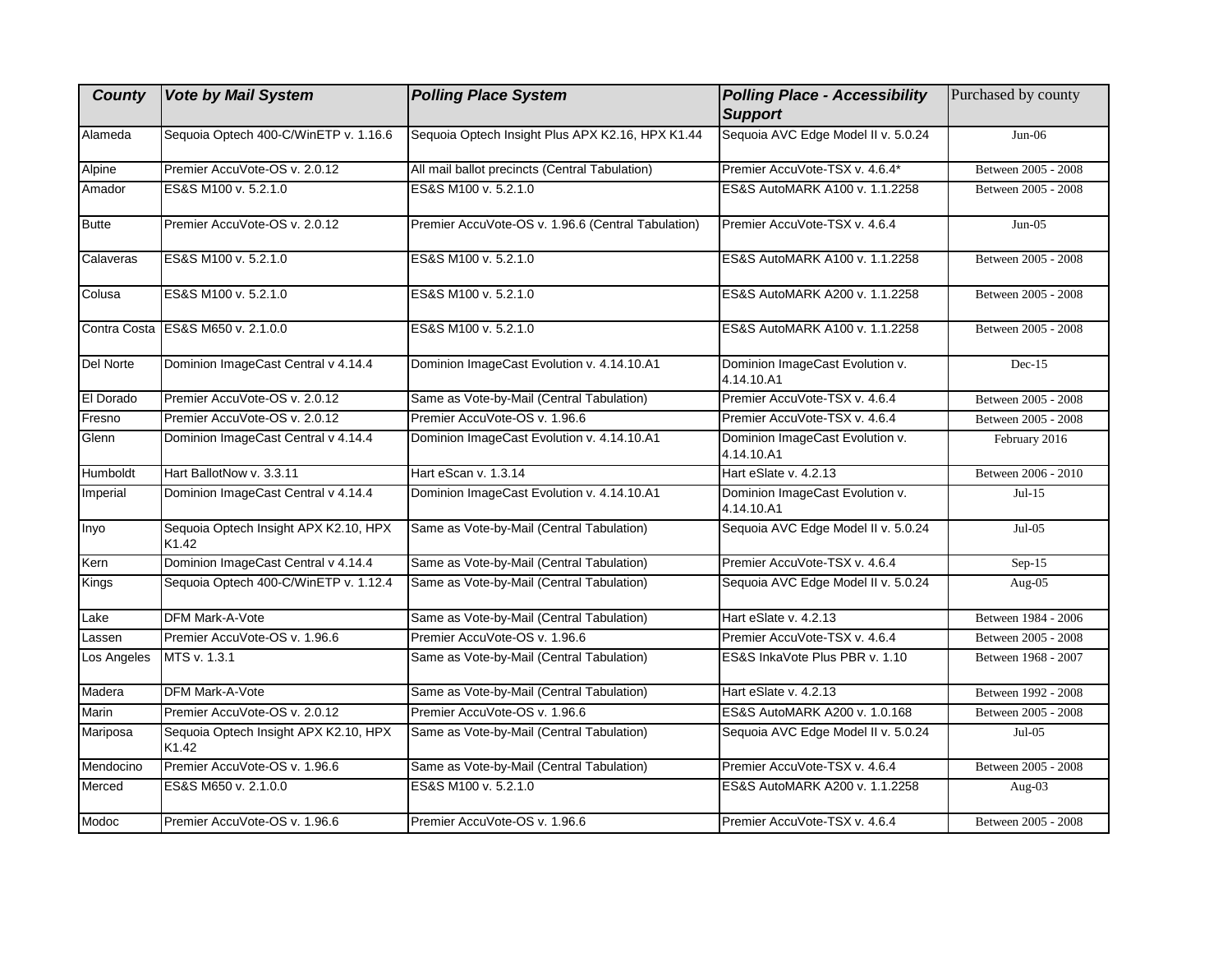| <b>County</b>      | <b>Vote by Mail System</b>                     | <b>Polling Place System</b>                        | <b>Polling Place - Accessibility</b><br><b>Support</b> | Purchased by county |
|--------------------|------------------------------------------------|----------------------------------------------------|--------------------------------------------------------|---------------------|
| Mono               | Sequoia Optech Insight APX K2.10, HPX<br>K1.42 | Sequoia Optech Insight APX K2.10, HPX K1.42        | Sequoia AVC Edge Model II v. 5.0.24                    | Between 2005 - 2008 |
| Monterey           | Sequoia Optech 400-C/WinETP v. 1.12.4          | Same as Vote-by-Mail (Central Tabulation)          | Sequoia AVC Edge Model II v. 5.0.24                    | Between 2004 - 2005 |
| Napa               | Dominion ImageCast Central v 4.14.4            | Dominion ImageCast Evolution v. 4.14.10.A1         | Dominion ImageCast Evolution v.<br>4.14.10.A1          | $Dec-15$            |
| Nevada             | Hart BallotNow v. 3.3.11                       | Hart eScan v. 1.3.14                               | Hart eSlate v. 4.2.13                                  | $Dec-07$            |
| Orange             | Hart BallotNow v. 3.3.11                       | Hart eSlate v. 4.2.13                              | Hart eSlate v. 4.2.13                                  | $Oct-03$            |
| Placer             | Premier AccuVote-OS v. 2.0.12                  | Premier AccuVote-OS v. 1.96.6                      | Premier AccuVote-TSX v. 4.6.4                          | $Dec-06$            |
| Plumas             | Premier AccuVote-OS v. 1.96.6                  | Premier AccuVote-OS v. 1.96.6                      | Premier AccuVote-TSX v. 4.6.4                          | Between 2005 - 2008 |
| Riverside          | Sequoia Optech 400-C/WinETP v. 1.12.4          | Same as Vote-by-Mail (Central Tabulation)          | Sequoia AVC Edge Model II v. 5.0.24                    | Feb-06              |
| Sacramento         | ES&S M650 v. 2.1.0.0                           | ES&S M100 v. 5.2.1.0                               | ES&S AutoMARK A100 v. 1.1.2258                         | Between 2005 - 2008 |
| San Benito         | Sequoia Optech 400-C/WinETP v. 1.12.4          | Same as Vote-by-Mail (Central Tabulation)          | Sequoia AVC Edge Model II v. 5.0.24                    | Between 2005 - 2008 |
| San<br>Bernardino  | Sequoia Optech 400-C/WinETP v. 1.12.4          | Same as Vote-by-Mail (Central Tabulation)          | Sequoia AVC Edge Model II v. 5.0.24                    | Aug-07              |
| San Diego          | Premier AccuVote-OS v. 2.0.12                  | Premier AccuVote-OS v. 1.96.6 (Central Tabulation) | Premier AccuVote-TSX v. 4.6.4                          | Sep-07              |
| San<br>Francisco   | Sequoia Optech 400-C/WinETP v. 1.16.6          | Sequoia Optech Insight Plus APX K2.16, HPX K1.44   | Sequoia AVC Edge Model II v. 5.0.24                    | $Jan-10$            |
| San Joaquin        | Premier AccuVote-OS v. 2.0.12                  | Premier AccuVote-OS v. 1.96.6                      | Premier AccuVote-TSX v. 4.6.4                          | $Sep-06$            |
| San Luis<br>Obispo | Premier AccuVote-OS v. 2.0.12                  | Premier AccuVote-OS v. 1.96.6 (Central Tabulation) | ES&S AutoMARK A100 v. 1.1.2258                         | Between 2005 - 2008 |
| San Mateo          | Hart BallotNow v. 3.3.11                       | Hart eSlate v. 4.2.13                              | Hart eSlate v. 4.2.13                                  | Jan-08              |
| Santa<br>Barbara   | Premier AccuVote-OS v. 2.0.12                  | Premier AccuVote-OS v. 1.96.6 (Central Tabulation) | ES&S AutoMARK A100 v. 1.1.2258                         | Mar-06              |
| Santa Clara        | Sequoia Optech 400-C/WinETP v. 1.12.4          | Same as Vote-by-Mail (Central Tabulation)          | Sequoia AVC Edge Model II v. 5.0.24                    | Between 2005 - 2008 |
| Santa Cruz         | Sequoia Optech 400-C/WinETP v. 1.12.4          | Same as Vote-by-Mail (Central Tabulation)          | Sequoia AVC Edge Model II v. 5.0.24                    | Apr- $07$           |
| Shasta             | Sequoia Optech 400-C/WinETP v. 1.12.4          | Same as Vote-by-Mail (Central Tabulation)          | Sequoia AVC Edge Model I v. 5.0.24                     | May-03              |
| Sierra             | Premier AccuVote-OS v. 1.96.6                  | All mail ballot precincts (Central Tabulation)     | Premier AccuVote-TSX v. 4.6.4*                         | Between 2005 - 2008 |
| Siskiyou           | Dominion ImageCast Central v 4.14.4            | Dominion ImageCast Evolution v. 4.14.10.A1         | Dominion ImageCast Evolution v.<br>4.14.10.A1          | $Dec-15$            |
| Solano             | ES&S M650 v. 2.1.0.0                           | ES&S M100 v. 5.2.1.0                               | ES&S AutoMARK A200 v. 1.1.2258                         | Between 2005 - 2008 |
| Sonoma             | <b>DFM Mark-A-Vote</b>                         | Same as Vote-by-Mail (Central Tabulation)          | Hart eSlate v. 4.2.13                                  | Between 1990 - 2006 |